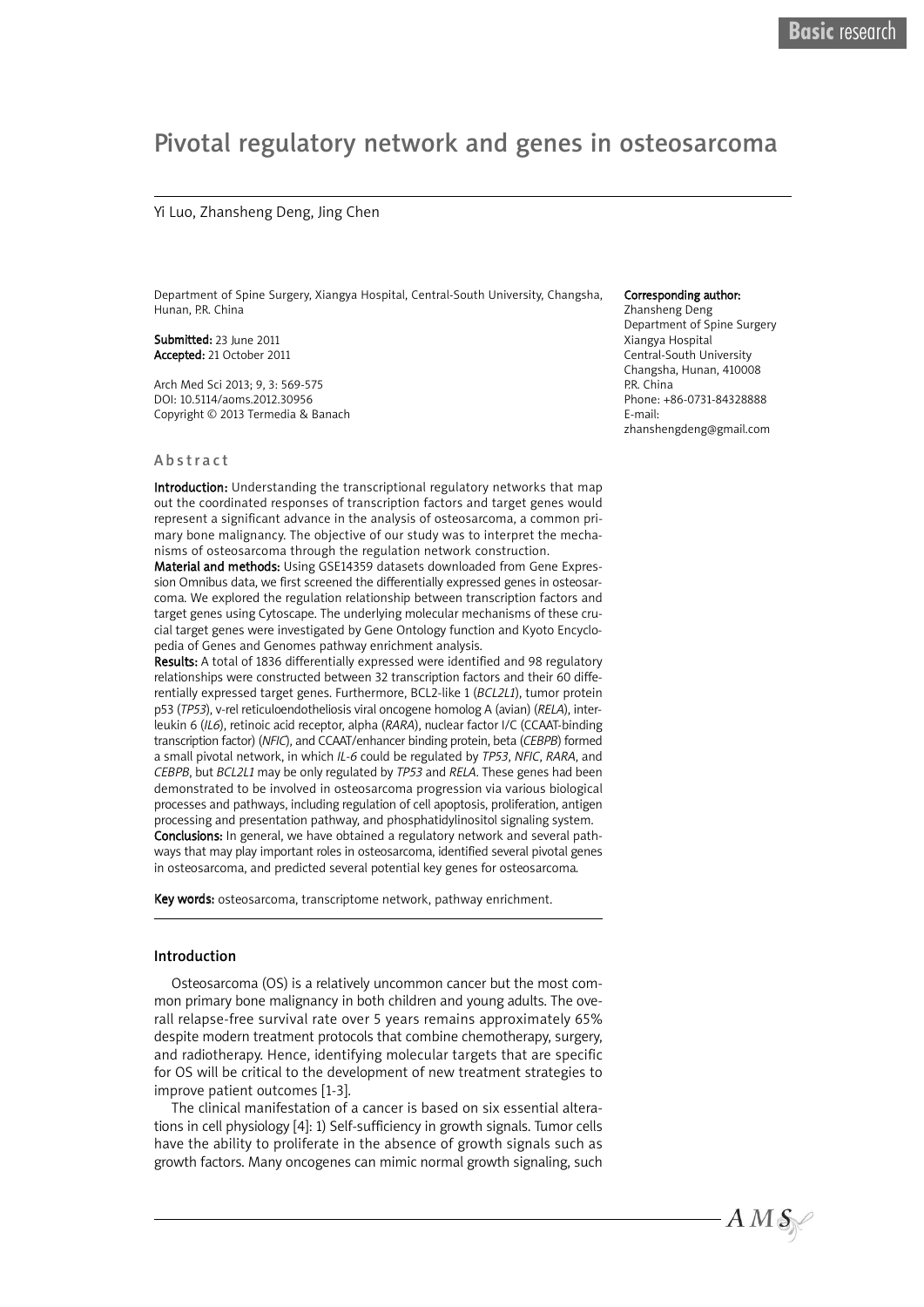as FBJ murine osteosarcoma viral oncogene homolog (*c-fos*) and v-myc myelocytomatosis viral oncogene homolog (avian) (*c-myc*), which both are demonstrated to be over-expressed in OS [5]. 2) Insensitivity to growth inhibitory signals. Nearly all the antiproliferative signals converge on the retinoblastoma protein (pRb). Once the pRb-pathway is disrupted by tumor growth factor  $β$  (TGF- $β$ ), the cell becomes insensitive to antigrowth factors. High-grade OS is found to express TGF-β1 in significantly higher amounts than low-grade OS [6]. 3) Apoptosis evasion. Resistance to apoptosis can be acquired by a mutation in the p53 tumor suppressor gene. The PI3K-AKT/PKB pathway is another way to transmit antiapoptotic survival signals, activated by insulin-like growth factor 1 and insulin-like growth factor 2 [7]. 4) Limitless replicative potential. Telomere dysfunction might have major implications in tumor progression in patients with OS. 5) Sustained angiogenesis. Angiogenesis can be stimulated by positive signals, such as vascular endothelial growth factor (VEGF), which bind to tyrosine kinase receptors on endothelial cells. The mRNA expression of VEGF in OS has been reported [8]. 6) Tissue invasion. Invasion of the surrounding tissues by OS involves degradation of the extracellular matrix. Matrix metalloproteinases are principally involved in the breakdown of the extracellular matrix [9].

Microarray analysis has been used to screen for gene expression alterations and identify potential targets in human OS cell lines [10, 11]. With the use of genome-wide cDNA microarrays, the transcriptome profile of two OS cell lines (namely, Sa OS and U-2 OS) has been investigated. The author identifies 1,098 differentially regulated spots in Sa OS versus U-2 OS cells including 796 functionally characterized genes [12]. Microarray analysis is also performed to identify histological subtype specific differentially expressed genes (*DEGs*), namely, osteoblastic and non-osteoblastic OS. The results show that 75 genes are up-regulated and 97 genes are down-regulated in osteoblastic versus non-osteoblastic OS samples, respectively [13].

In this study, we used a similar strategy to identify gene expression profiles that distinguish OS patients from healthy controls. Furthermore, relevant transcription factor (TF) genes, target genes, and pathways in the network were analyzed to explain the potential interaction mechanisms between them in the OS.

# Material and methods

# Affymetrix microarray data

The transcription profile GSE14359 was obtained from the public functional genomics data repository Gene Expression Omnibus (GEO; http://www.ncbi.nlm. nih.gov/geo/). Samples were obtained from the Max-

Delbrueck-Center, Division of Pathology, Berlin-Buch, Germany. In their study, mRNA from 5 frozen conventional OS samples (including 3 males and 2 females, the age ranging from 7 to 74 years old) and 1 non-neoplastic primary osteoblast sample with 2 replicates, were extracted and hybridized to the Affymetrix Human Genome U133A Arrays. Total 12 microarrays were used to identify the DEGs.

# Pathway data

Kyoto Encyclopedia of Genes and Genomes (KEGG; http://www.genome.jp/kegg/) [14] connects known information on molecular interaction networks, such as pathways and complexes, information about genes and proteins generated by genome projects and information about biochemical compounds and reactions. As for OS, a total of 130 pathways and 2287 genes were collected from this database.

# Regulation data

The TRANSFAC database contains data on TFs, their experimentally proven binding sites, and regulated genes [15]. The Transcriptional Regulatory Element Database (TRED) has been built in response to increasing needs of an integrated repository for both cis- and trans- regulatory elements in mammals [16]. The TRED makes the curation for transcriptional regulation information, including TF binding motifs and experimental evidence. The curation is currently focused on target genes of 36 cancer-related TF families. Seven hundred and seventy-four pairs of regulatory relationship between 219 TFs and 265 target genes were collected from TRANSFAC (http://www.gene-regulation.com/pub/databases. html). Five thousand seven hundred and twenty-two pairs of regulatory relationship between 102 TFs and 2920 target genes were collected from TRED (http://rulai.cshl. edu/TRED/). We combined the two regulation datasets, and then in total 6328 regulatory relationships between 276 TFs and 3002 target genes were collected.

# Statistical analysis

For the GSE14359, the limma method [17] was used to identify DEGs. The 5 conventional OS samples were compared to 1 non-neoplastic primary osteoblast sample with 2 replicates each. The original expression datasets from all conditions were processed into expression estimates using the robust multiarray average method with the default settings implemented in Bioconductor, and then to construct the linear model. Only DEGs with the fold change > 2 and *p*-value < 0.05 were considered significant.

One thousand eight hundred and thirty-six genes were selected as DEGs from GSE14359.

To demonstrate potential regulatory relationships, the Pearson correlation coefficient (PCC) was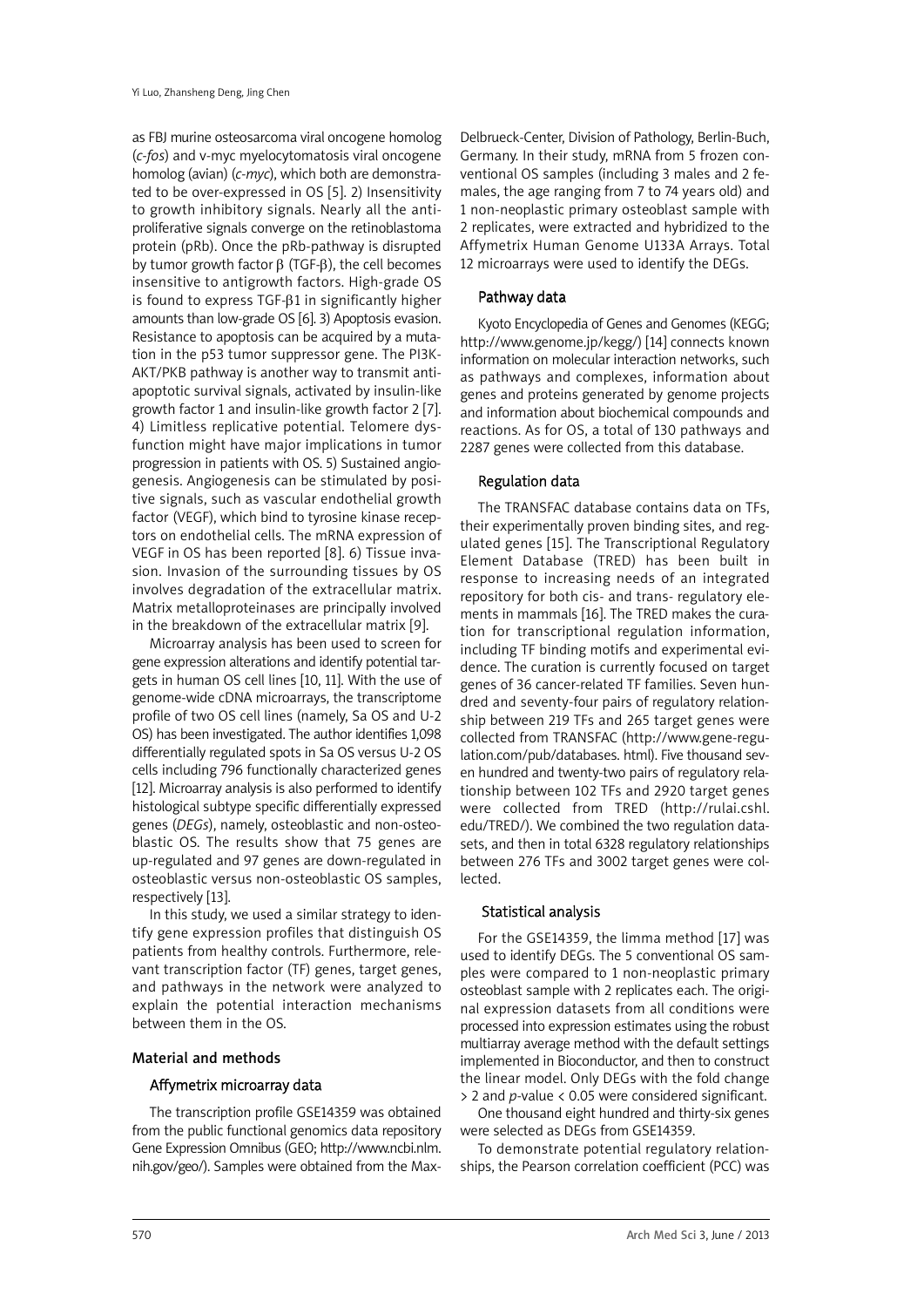calculated for all pair-wise comparisons of geneexpression values between TFs and DEGs. Regulatory relationships whose absolute PCC were larger than 0.75 were considered significant.

#### Regulation network construction

Based on the two TRANSFAC and TRED regulation datasets, we built the regulation networks using Cytoscape [18]. Based on the significant relationships (PCC > 0.75 as the threshold) between TFs and their target genes, 98 putative regulatory relationships were predicted between 32 TFs and 60 target genes.

# Gene ontology (GO) enrichment

DAVID [19] provides a comprehensive set of functional annotation tools for investigators to understand the biological meaning behind large lists of genes. For any given gene list, DAVID tools are able to identify over-represented GO categories in a biological process.

#### Pathway analysis

We adopted an impact analysis that not only includes the statistical significance of the set of pathway genes, but also other crucial factors, such as the magnitude of each gene's expression change, the topology of the signaling pathway, and their interactions [20].

In this model, the impact factor (*IF*) of a pathway (*Pi*) was calculated as the sum of two terms:

$$
IF(Pi) = \log(\frac{1}{pi}) + \frac{\sum_{g \in Pl} |PF(g)|}{|\Delta E| \cdot N_{de}(Pi)}.
$$

The first term is a probabilistic term that captures the significance of the given pathway *Pi* from the perspective of the set of genes contained in it.

The second term is a functional term that depends on the identity of the specific genes that are differentially expressed as well as on the interactions described by the pathway (i.e., its topology).

#### Results

#### Regulation network construction in OS

To get DEGs of OS, we obtained publicly available GSE14359 microarray data sets from GEO. After microarray analysis, the genes with the fold change value larger than 2 of GSE14359 and *p*-value less than 0.05 were selected as DEGs. A total of 1836 genes were selected as DEGs from GSE14359. To get the regulatory relationships, the co-expressed value (PCC > 0.75) was chosen as the threshold. Finally, 98 regulatory relationships consisting of 32 TFs and their 60 differently expressed target genes were selected. By integrating the regulatory relationships and the

DEGs, we built a regulation network of OS between TFs and their differently expressed target genes (Figure 1), including 98 regulatory relationships, 32 TFs, and 60 differently expressed target genes. But 8 TFs, including E2F transcription factor 4, p107/p130 binding (*E2F4*), regulatory factor X, 3 (*RFX3*), estrogen receptor 1 (*ESR1*), SMAD family member 2 (*SMAD2*), spleen focus forming virus (SFFV) proviral integration oncogene (*SPI1*), *SP3*, nuclear transcription factor Y, alpha (*NFYA*), and *MYC*, regulated their target genes independently. And we also found 3 regulationships between TFs: retinoic acid receptor, alpha (*RARA*), retinoic acid receptor, beta (*RARB*), and retinoic acid receptor, gamma (*RARG*), 3 retinoic acid receptor subtypes [21].

To present the key regulationship for the regulatory network, we screened out genes in the network with connectivity degree less than 5. Finally, the pivotal network of OS was constructed, which would explain the core function and regulation in the OS (Figure 2). In the pivotal network, interleukin 6 (*IL-6*) and BCL2-like 1 (*BCL2L1*) were both regulated by tumor protein p53 (*TP53*) and v-rel reticuloendotheliosis viral oncogene homolog A (avian) (*RELA*). In addition, *IL-6* could also be regulated by nuclear factor I/C (CCAAT-binding transcription factor) (*NFIC*), *RARA*, and CCAAT/enhancer binding protein (C/EBP), beta (*CEBPB*). *BCL2L1* may be regulated by *NFIC* by indirectly influencing *TP53*.

# GO enrichment of the regulation network

To depict the regulation network, the GO enrichment was applied to the regulation network genes. Several biological process categories were significantly enriched, including regulation of apoptosis, regulation of programmed cell death, regulation of cell death, and others (Table I).

# Significant pathway in OS

To further interpret the regulatory network at a higher regulation level and obtain a better biological interpretation, we adopted a pathway based impact analysis of the network. This method yielded many significant pathways, including Antigen processing and presentation, Phosphatidylinositol signaling system, Focal adhesion, Adherent junction, and others (Table II).

# Discussion

According to the results, we found that many TFs and pathways closely related to OS were identified by our methods. The model provided a global view of TF regulation and response of target genes in OS. Many genes in the regulatory network, including *TP53*, *RELA*, *NFIC*, *MYC*, *IL-6*, *BCL2L1*, *RARA* and *CEBPB*, have been identified related to OS based on previous papers. For example, in the regulation network, *MYC*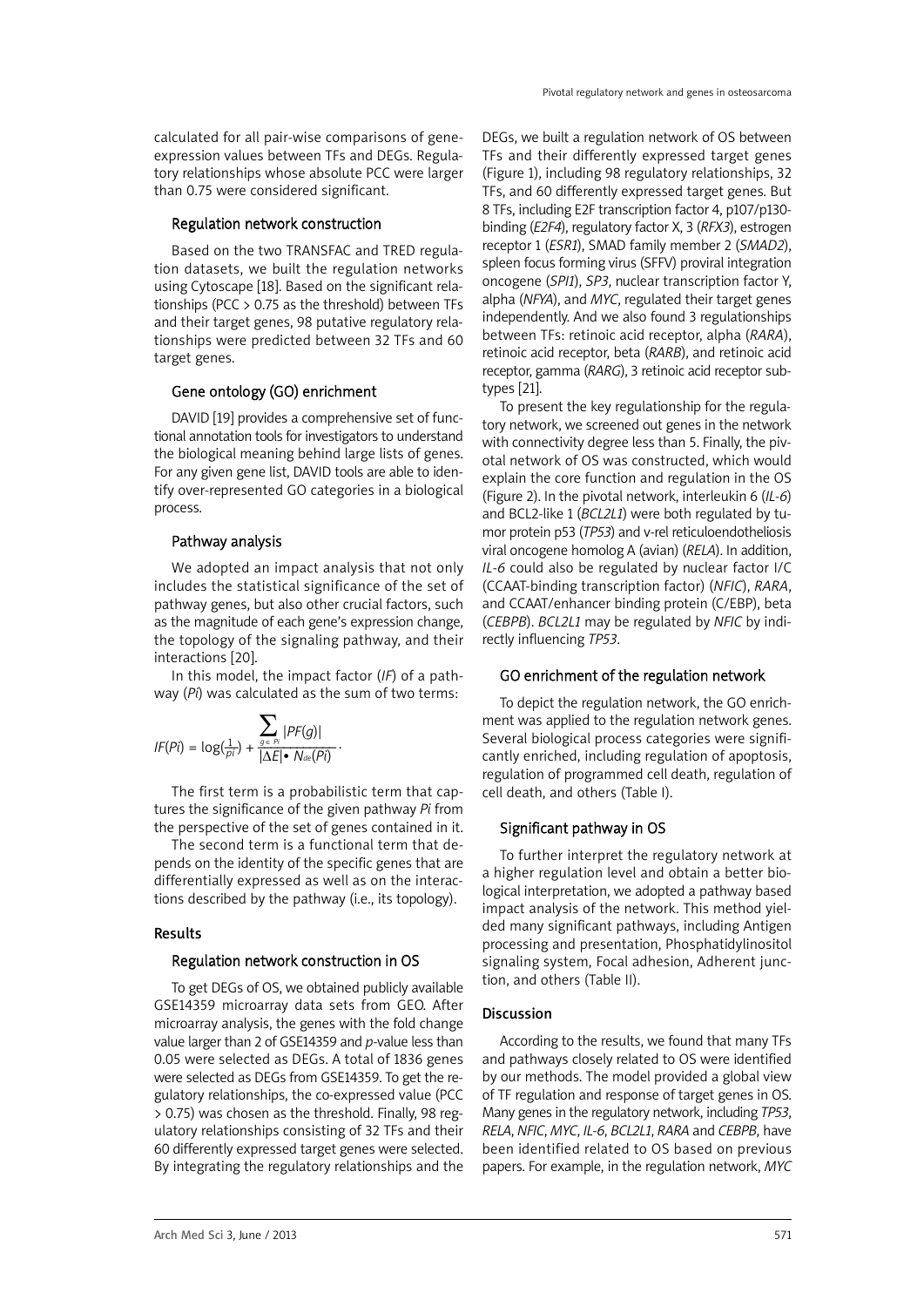

Figure 1. Regulation network of osteosarcoma The triangle denotes the transcription factor and the circle denotes target genes. The black line suggests that the transcription factor could activate their target genes in OS. In contrast, the grey line suggests that the transcription factor could inhibit the expression of their target genes in OS



Figure 2. Pivotal regulation network of osteosarcoma. The triangle denotes the transcription factor and the circle denotes target genes. The black line suggests that the transcription factor could activate its target gene in OS

exhibited a significantly different regulation mode by up-regulating 5 target genes and down-regulating 4 genes. MYC protein is a multifunctional, nuclear phosphoprotein that plays a role in cell cycle progression, apoptosis and cellular transformation. Overexpression of MYC in bone marrow stromal cells leads to OS development and loss of adipogenesis [22]. Additionally, MYC has been examined as a therapeutic target for OS. Down-regulation of MYC enhances the therapeutic activity of methotrexate against OS cells [23]. The results suggest that the approach we used could reliably identify gene coexpression networks.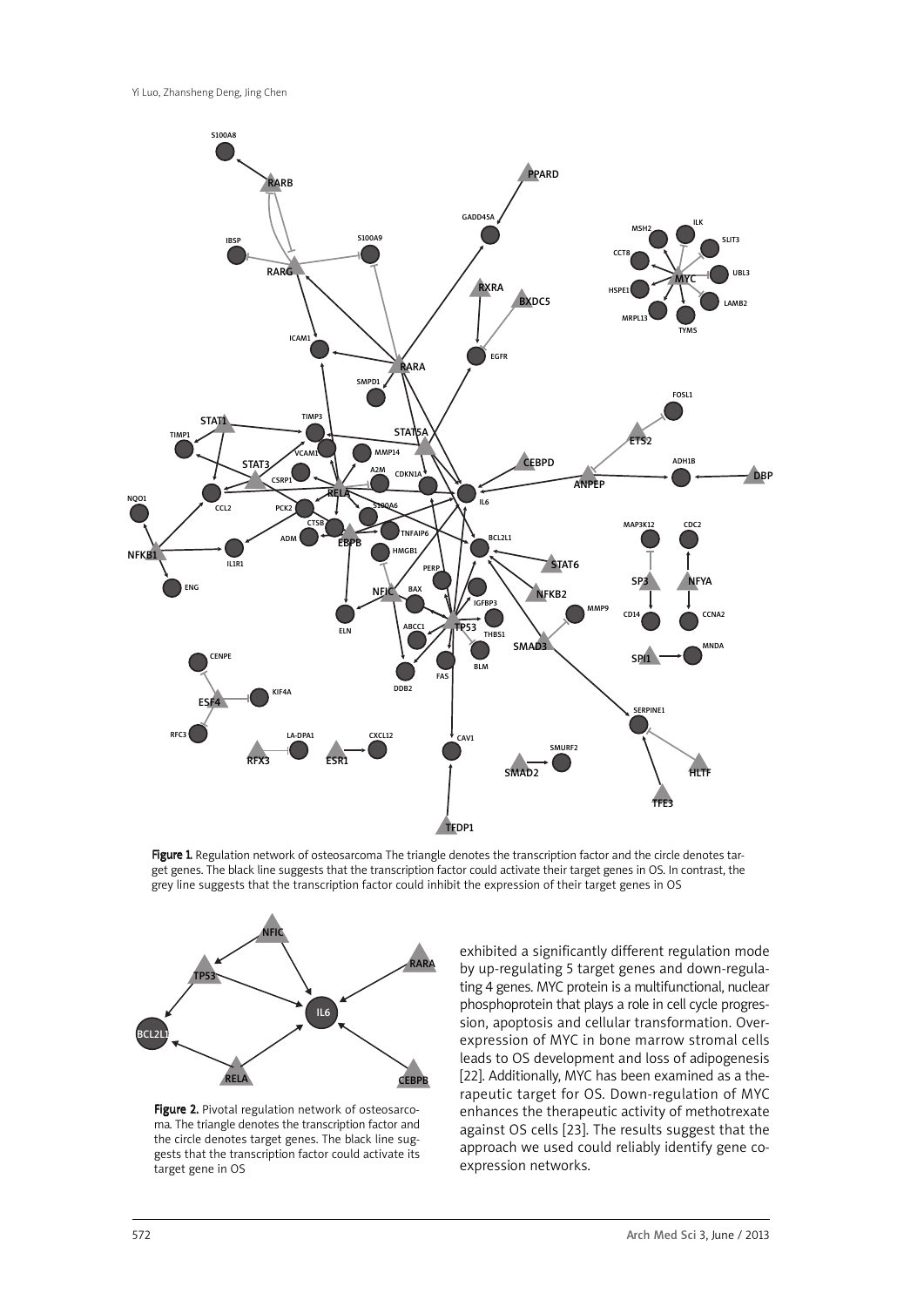Further, among the regulation network (Figure 1), *BCL2L1*, *TP53*, *RELA*, *IL6*, *RARA*, *NFIC*, and *CEBPB* formed a small pivotal network, in which *IL-6* could be regulated by *TP53*, *NFIC*, *RARA*, and *CEBPB*, but *BCL2L1* may be only regulated by *TP53* and *RELA*. We will discuss the role of these genes in OS and their interaction relationships as follows based on previous reports.

*IL-6* gene encodes a cytokine as one osteoclast differentiating factor involved in osteoclast formation. Active osteoclasts are frequently present in OS, which requires *IL-6* mRNA high expression in OS tissue to stimulate osteoclast activity, facilitate OS further invasion, and cause release of pro-resorptive cytokines [24]. The *IL6* mRNA up-regulation in OS may be attributed to *TP53* mutation because wild-type (wt) human TP53 preferentially represses the IL-6 promoter in HeLa cells [25].

TP53 is postulated to bind to a p53-binding site and activate expression of downstream genes that inhibit growth and/or invasion, and thus function as a tumor suppressor. Mutants of *p53* frequently occurred in human OS cells fails to bind the consensus DNA binding site, and hence causes the loss of tumor suppressor activity [26]. And p53 mutation has been shown to be more common in high-grade conventional OS versus low grade central OS [27].

*NFIC* is a member of the NFI gene family, which plays wide reaching roles in viral DNA replication, regulation of gene transcription, cell proliferation, and development. NFIC is also found expressed in human OS cell lines mediated by IGFBP5 promoter activity [28]. Although our results indicated that *NFIC* may regulate *IL-6* expression directly, no experimental evidence was supported here. NFIC is thought to be a cofactor to regulate the transcription of p53 [29].

Table I. GO enrichment analysis of biological process

| Category  | Term                                                           | Count | Value of p             | <b>FDR</b>             |
|-----------|----------------------------------------------------------------|-------|------------------------|------------------------|
| <b>BP</b> | $GO:0042981 \sim$ regulation of apoptosis                      | 24    | $2.03 \times 10^{-13}$ | $3.35 \times 10^{-10}$ |
| <b>BP</b> | $GO:0043067 \sim$ regulation of programmed cell death          | 24    | $2.50 \times 10^{-13}$ | $4.13 \times 10^{-10}$ |
| <b>BP</b> | $GO:0010941 \sim$ regulation of cell death                     | 24    | $2.70 \times 10^{-13}$ | $4.46 \times 10^{-10}$ |
| <b>BP</b> | $GO:0042127 \sim$ regulation of cell proliferation             | 22    | $1.17 \times 10^{-11}$ | $1.94 \times 10^{-8}$  |
| <b>BP</b> | $GO:0009628 \sim$ response to abiotic stimulus                 | 15    | $6.71 \times 10^{-10}$ | $1.11 \times 10^{-6}$  |
| <b>BP</b> | $GO:0048545$ ~ response to steroid hormone stimulus            | 12    | $7.96 \times 10^{-10}$ | $1.32 \times 10^{-6}$  |
| <b>BP</b> | $GO:001003$ ~ response to organic substance                    | 19    | $1.47 \times 10^{-9}$  | $2.44 \times 10^{-6}$  |
| <b>BP</b> | $GO:0043065$ ~ positive regulation of apoptosis                | 15    | $5.01 \times 10^{-9}$  | $8.28 \times 10^{-6}$  |
| <b>BP</b> | $GO:0043068 \sim$ positive regulation of programmed cell death | 15    | $5.47 \times 10^{-9}$  | $9.05 \times 10^{-6}$  |
| <b>BP</b> | $GO:0010942 \sim$ positive regulation of cell death            | 15    | $5.81 \times 10^{-9}$  | $9.60 \times 10^{-6}$  |
| <b>BP</b> | $GO:0042981 \sim$ regulation of apoptosis                      | 24    | $2.03 \times 10^{-10}$ | $3.35 \times 10^{-10}$ |
| <b>BP</b> | $GO:0043067 \sim$ regulation of programmed cell death          | 24    | $2.50 \times 10^{-13}$ | $4.13 \times 10^{-10}$ |
| <b>BP</b> | $GO:0010941 \sim$ regulation of cell death                     | 24    | $2.70 \times 10^{-13}$ | $4.46 \times 10^{-10}$ |
| <b>BP</b> | $GO:0042127 \sim$ regulation of cell proliferation             | 22    | $1.17 \times 10^{-11}$ | $1.94 \times 10^{-8}$  |

*BP – biological process, FDR – false discovery rate*

| Database<br>name | Pathway name                          | Impact<br>factor | % Pathway genes<br>in input | Corrected gamma<br>value of p |
|------------------|---------------------------------------|------------------|-----------------------------|-------------------------------|
| KEGG             | Antigen processing and presentation   | 125.52           | 19.101                      | $3.89 \times 10^{-53}$        |
| KEGG             | Phosphatidylinositol signaling system | 54.672           | 10.526                      | $1.00 \times 10^{-22}$        |
| KEGG             | Focal adhesion                        | 27.034           | 27.094                      | $5.09 \times 10^{-11}$        |
| KEGG             | Adherens junction                     | 23.718           | 24.359                      | $1.24 \times 10^{-9}$         |
| KEGG             | Systemic lupus erythematosus          | 17.418           | 22.222                      | $5.02 \times 10^{-7}$         |
| KEGG             | ECM-receptor interaction              | 15.867           | 29.762                      | $2.17 \times 10^{-6}$         |
| KEGG             | Prostate cancer                       | 15.421           | 26.667                      | $3.30 \times 10^{-6}$         |
| KEGG             | Cell cycle                            | 13.954           | 24.576                      | $1.30 \times 10^{-5}$         |
| KEGG             | Pathways in cancer                    | 13.084           | 17.879                      | $2.93 \times 10^{-5}$         |
| KEGG             | Melanoma                              | 12.465           | 22.535                      | $5.20 \times 10^{-5}$         |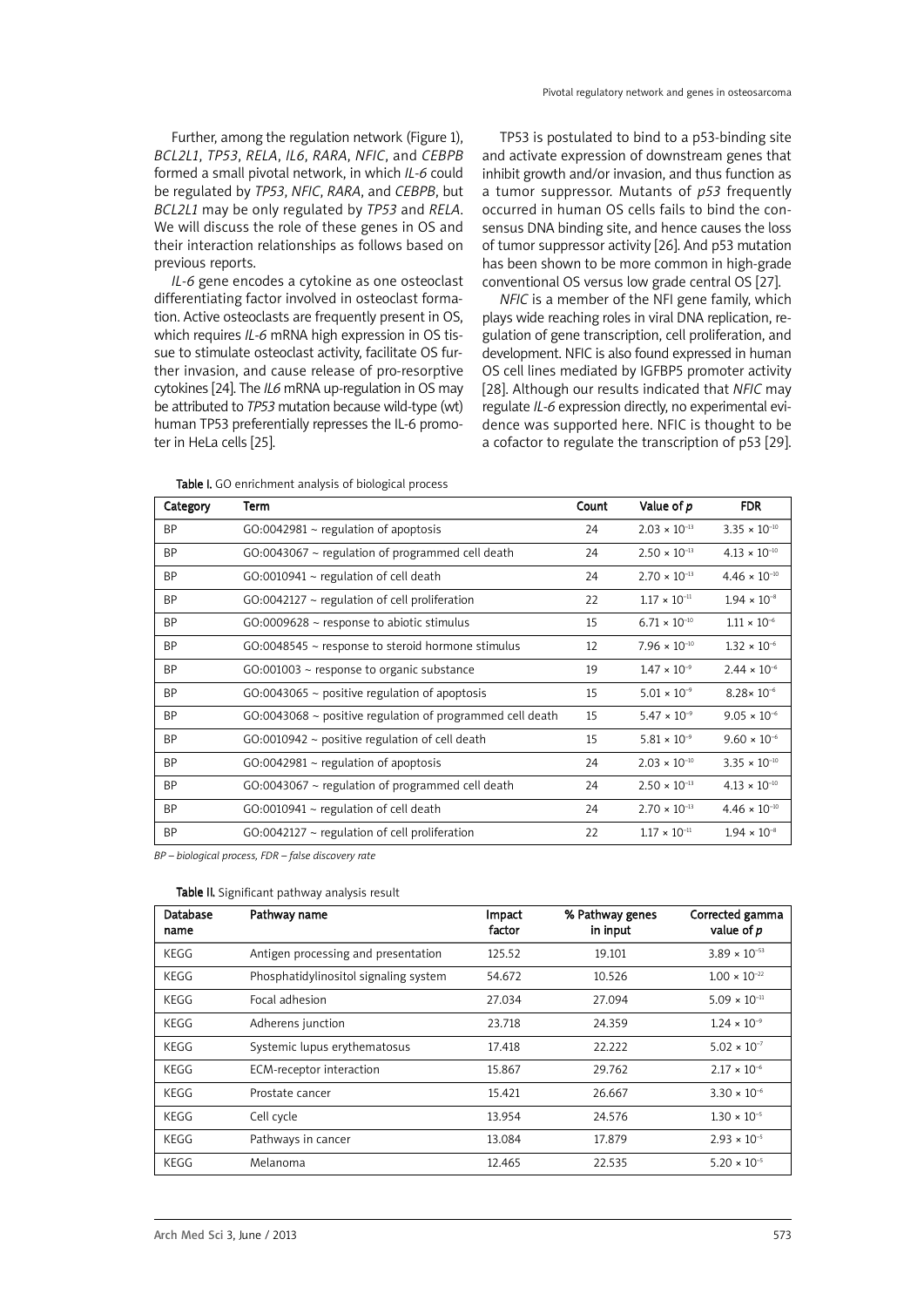And p53 could regulate IL-6 [25]. Thus, NFIC may indirectly regulate the expression of IL-6.

RELA is often bound to NFκB1 to form the p65 (RELA)/p50 (NFκB1) complex and induce the expression of IL-6 [30]. The regulatory role of the p65/p50 subunit in tumor cells shows great diversity. Cisplatin treatment in the U-2 OS cell line represses RelA activity and inhibits expression of the NF-κB antiapoptotic target gene *BCL2L1*. In contrast, another chemotherapeutic drug, etoposide, could activate NF-κB and induce *BCL2L1* gene expression. These observations suggest that it may be possible to minimize the ability of RelA to inhibit OS therapy by diagnostically predicting the type of chemotherapeutic drug [31].

Agonists of several members of the nuclear receptors have been shown to inhibit proliferation and promote differentiation in OS cells. Among them, RARs [α, β, or γ] attract the most attention [32]. Overexpression of RARα has been demonstrated to effectively inhibit OS cell proliferation [33].

CEBPB is a bZIP transcription factor which can bind as a homodimer to certain DNA regulatory regions. C/EBPB expression increases from the growth to maturation developmental stages of osteoblasts. C/EBPB also could activate osteocalcin gene transcription and synergize with runt-related transcription factor 2 (Runx2) at the CEBP element to regulate bone-specific expression in an OS cell line [34]. In addition, CEBPB is downstream of the mammalian target of rapamycin kinase (mTOR), a target of immunosuppressive and anticancer drugs. Therefore, C/EBPB may represent a novel therapeutic approach in OS [35].

Identically, no experimental evidence was provided here to demonstrate that RARα and CEBPB could directly interact with IL-6.

In brief, in the pivotal network, *IL-6* could be regulated by 5 TFs, 3 regulationships identified by previous works. This suggest that *IL-6* is a pivotal gene in OS.

BCL2L1 protein, also known as BCLXL, belongs to the BCL-2 protein family. The levels of *Bcl-xL* mRNA expression are significantly higher in OS tissues than corresponding non-tumor tissues. Bcl-xL down-regulation could significantly enhance in vitro chemoor radiosensitivity of OS cells. Taken together, overexpression of Bcl-xL may play important roles in OS progression and this molecule will be a potential chemo- or radiotherapeutic molecular target for OS therapy [36].

Decreased p53 expression in HNSCC lines is predicted to enhance activation of *BCL-XL*. Over-expression of p53 induces greater increase in the BAX/ BCL-XL ratio [37].

T cell antigen receptor-independent CD28 signal leads to selective transcription of the survival gene *Bcl-xL* mediated by the specific recruitment of RelA and p52 NF-κB subunits to target promoters [38].

Taking the above together, NFIC, TP53, RELA, RARA, and CEBPB were supposed to be the pivotal regulators for *BCL2L1* and *IL-6*, which belong to the signature genes for OS. They may be potential molecular targets for OS therapy.

Besides the gene regulationship, several significantly correlated OS pathways were also found. For example, the phosphatidylinositol 3-kinase (PI3K)/AKT pathway plays an important role in various cellular processes including cell growth, survival, and motility. Recently, accumulating evidence has indicated that PI3K/Akt is involved in anoikis resistance of human OS cells SAOS-2. The pharmacological inhibition of PI3-K activity is correlated with an increase in anoikis among initially resistant SAOSar cells mediated by Src activation [39]. Hence, abnormal function of the PI3K/AKT pathway might be a potential target for OS chemotherapy [40].

There is also evidence that adherens junction is related to OS formation. A study has demonstrated that osteoblasts depend on both pRb and cell-to-cell contacts for their differentiation and function. RB knock-out mice shows loss of adherens junction at osteoblast membranes. Further, as a well-known regulator of adherens junction assembly, merlin is inactivated in osteosarcoma cells deficient in pRb. Therefore, pRb inactivation results in adherens junction defect in osteoblasts and then contributes to OS formation [41].

In addition, the antigen processing and presentation pathway is also suggested to be involved in OS progression. HLA-C, HLA-DOA, HLA-DPB1, HLA-DPA1, and HLA-E, all belonging to the antigen-presentation pathway, show down-regulated expression in OS lesions compared to non-malignant bone. High-mobility group box 1 (HMGB1) expression is also down-regulated in patients. The interaction of HMGB1 with Toll-like receptor 4 on dendritic cells has been shown to be essential for tumor antigen processing and presentation [42].

In conclusion, we used network analysis as a conceptual framework to explore the pathobiology of OS, based on the assumption that OS is a contextual attribute of distinct patterns of interactions between multiple genes. The salient results of our study included many related TFs, target genes, and pathways, which were correlated with OS directly or indirectly. We suggest that NFIC, TP53, RELA RARA, and CEBPB may be the key TFs for OS therapy. However, further experiments are still indispensable to confirm our conclusion.

#### **References**

- 1. Ragland BD, Bell WC, Lopez RR, Siegal GP. Cytogenetics and molecular biology of osteosarcoma. Lab Invest 2002; 82: 365-73.
- 2. Clark JC, Dass CR, Choong PF. A review of clinical and molecular prognostic factors in osteosarcoma. J Cancer Res Clin Oncol 2008; 134: 281-97.